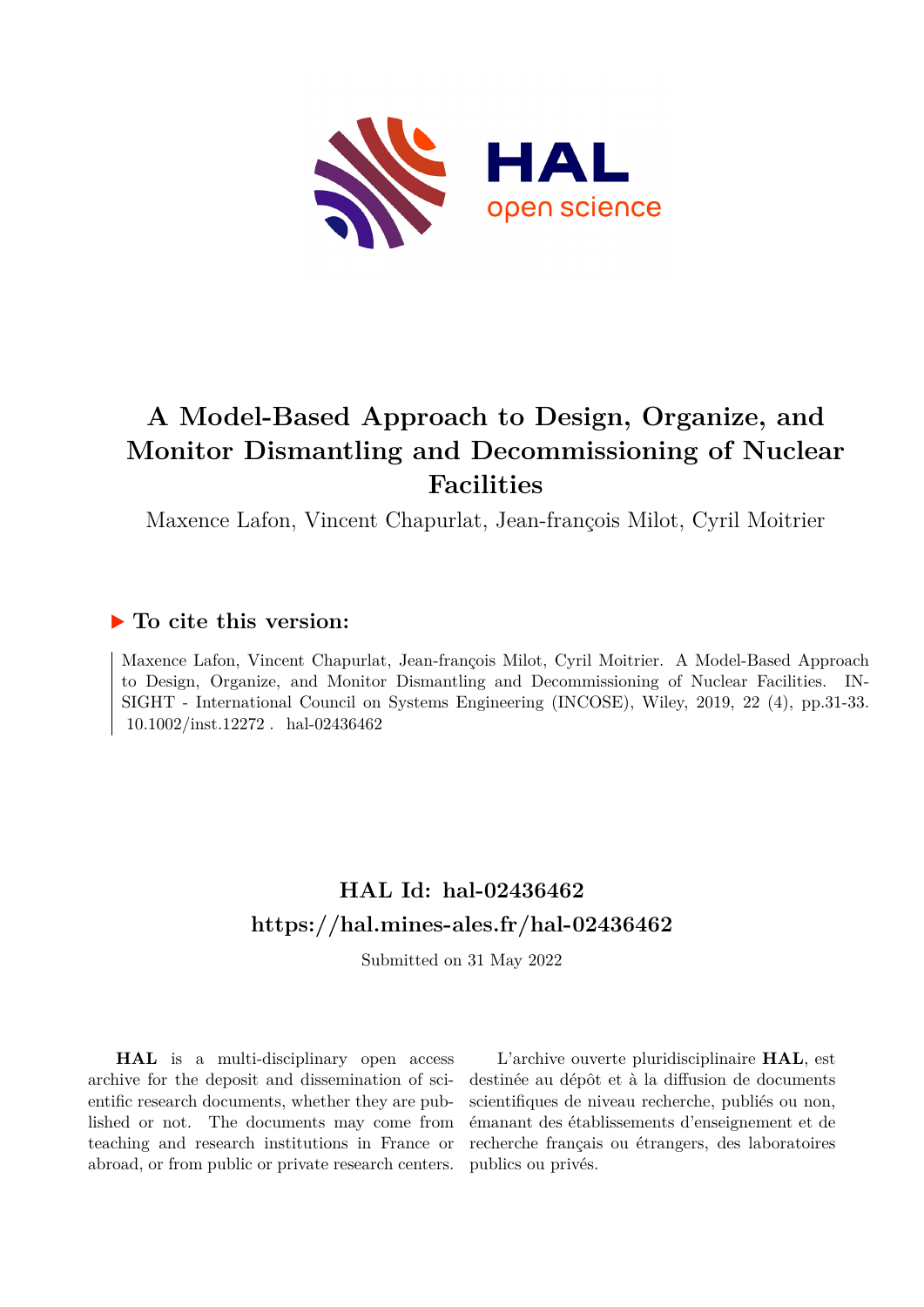# **A model based approach to design, organize and monitor dismantling and decommissioning of nuclear facilities**

Maxence Lafon, [maxence.lafon@cea.fr](mailto:maxence.lafon@cea.fr) Vincent Chapurlat[, vincent.chapurlat@mines-ales.fr](mailto:vincent.chapurlat@mines-ales.fr) Jean-François Milot, [jean-françois.milot@cea.fr](mailto:jean-françois.milot@cea.fr) Cyril Moitrier, [cyril.moitrier@cea.fr](mailto:cyril.moitrier@cea.fr)

## **Abstract**

Dismantling and Decommissioning (D&D) of nuclear facilities involves complex operations requiring the collaboration of a large number of stakeholders from various activities, and has to deal with numerous significant constraints. The CEA (French Alternative Energies and Atomic Energy Commission), is conducting research to better pilot these operations and reduce their costs and timeframes, and to improve overall performance. To this end, many issues remain to be solved, which lead to studying, then implementing in the form of a method with appropriate tools, the principles from systemics and the engineering of complex projects and systems. This method first consists in formalizing and specifying the entire set of requirements to be taken into consideration. Second, based on these requirements, the method will enable the project team to structure, check, and then to demonstrate the coherence and feasibility of the project from both the technological and organizational points of view. Lastly, the method should permit a constant re-evaluation of the D&D strategy and the management of its products, depending on the possible evolution of the D&D projects. Demonstration software is being developed, aiming to provide the functionalities requested for the design, implementation and maintenance of a future enterprise software, which should provide a complete D&D project Digital Mock-Up being interoperable and connected to the tools and databases of the stakeholders' information systems.

## **Introduction**

Today, more and more nuclear facilities of various types are reaching their Dismantling and Decommissioning (D&D) phase. Managers must pay particular attention to the design and management of the D&D projects. They have to consider the inherent complexity and history of each nuclear facility, especially because it is difficult to generalize elements to all D&D projects despite significant capitalization and valorization of feedback.

## **Issues**

Numerous complexity factors are met in D&D, such as:

- the many activities required to carry out D&D operations;
- the many stakeholders involved, and their various roles and responsibilities;
- the many and various interactions between these elements;
- the significant amount of data, information, and knowledge to handle;
- the strict requirements based on a strong risk culture;
- the project evolutions that require the models to be flexible and adaptable.

At first, each nuclear facility may have been modified or impacted by incidents during its operation phase, which is often very long. These changes should thus be known and taken into account when designing and performing D&D projects, focusing among other constraints on ensuring safety at all times. In addition, designing a D&D project requests to take into consideration the variety of stakeholders and businesses involved: nuclear physics, nuclear chemistry, mechanics, robotics, nuclear instrumentation, computer science, etc. Indeed, they could express various requirements relating to their field of knowledge but dealing with the other fields. This imposes to improve the collaborative work and exchanges. Moreover, to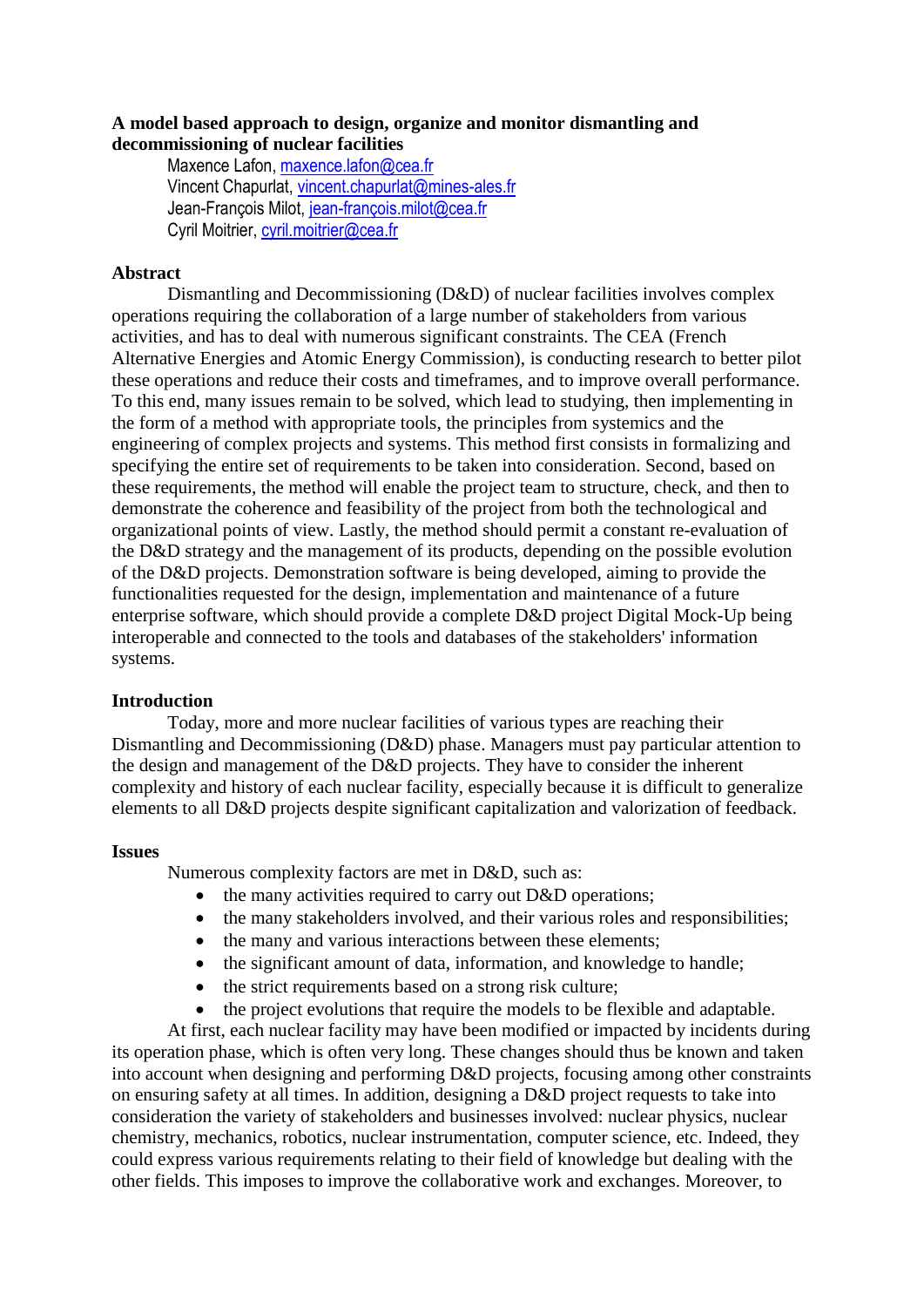meet the requirements, a large amount of data from different levels of detail should also be managed all along the D&D project life cycle. To this end, quite a few documents and deliverables of different kinds, involving skills from several businesses, are needed (OECD-NEA 2012) (IAEA 2013). Their creation, provisioning and updating are major stakes for managers. However, the quality and availability of data collected from the different phases of the facility's life cycle (including records, plans, etc.) represent a recurring issue for D&D projects. It is therefore particularly important to define the types of relevant raw data to be collected and traced for D&D projects as early as possible (IAEA 2014).

#### **Towards a new method**

Therefore, we have adopted Model Based Systems Engineering (MBSE) approach and principles (ISO, IEC, IEEE 2015) (NASA 2016) (INCOSE 2008). The purpose is to propose and promote a new method for D&D project engineering and monitoring, based on a systemic modeling framework and equipped with tools. This must support on the one hand nuclear facility description and characterization with a sufficient level of detail and considering the various data available, and on the other hand project description at a level of detail enabling first to design and to validate it before its deployment, then to monitor and adapt it in real time when it is in progress (Nastov, et al. 2016).

The modeling framework takes care about the description of stakeholders' perspectives, aiming to be understandable and shareable, by guiding them throughout the classical functional, physical, requirements, behavioral and risks management points of view. This framework is based on systemic approach and is designed in order to integrate the D&D existing vocabulary or to emerge when requested a new common vocabulary. This has to be sufficient and unambiguous to support the collaboration between stakeholders and at the same time to take into account both the technical and organizational aspects of D&D projects.

Current existing standards or methods remain limited when considering various points of view, levels of detail, and modeling languages. Models are realized always using neither the same modeling language (conventionally denoted Domain Specific Modeling language DSML in MBSE context) nor interoperable languages nor even the same media over time. We may mention the case of the maps, which today are evolving on digital media. Models' federation is however requested for validation and monitoring, and more broadly for all activities involving decision-making strategies (Project Management Institute 2017). The goal of the new method is therefore to procure a D&D project "whole model" that is built step by step from the design phase. Especially this results from the federation or composition of current models in each point of view. The framework must integrate and enable the analysis of the interfaces, dependency relations (both from semantic or pragmatic aspect) and related links between all D&D models. This aims the whole project description to gain on relevance and accuracy when managers want to assess the global safety, security and performance of the project, to test and assess alternatives solutions, to trace the impact of some unforeseen events on the behavior of the whole project, and to validate in part or in whole the project.

#### **Progress**

Currently, the proposed method is being studied at CEA (Lafon, Chapurlat, et al. 2018) (Lafon, Chapurlat, et al. 2018). For a given D&D project, it first consists in formalizing and specifying all the requirements to be taken into account to bring the project to a successful end. Secondly, based on these requirements, the method should enable to structure, verify, and validate the project while demonstrating its coherence and feasibility both from a technical and an organizational point of view (Pesola 2010). Finally, the method should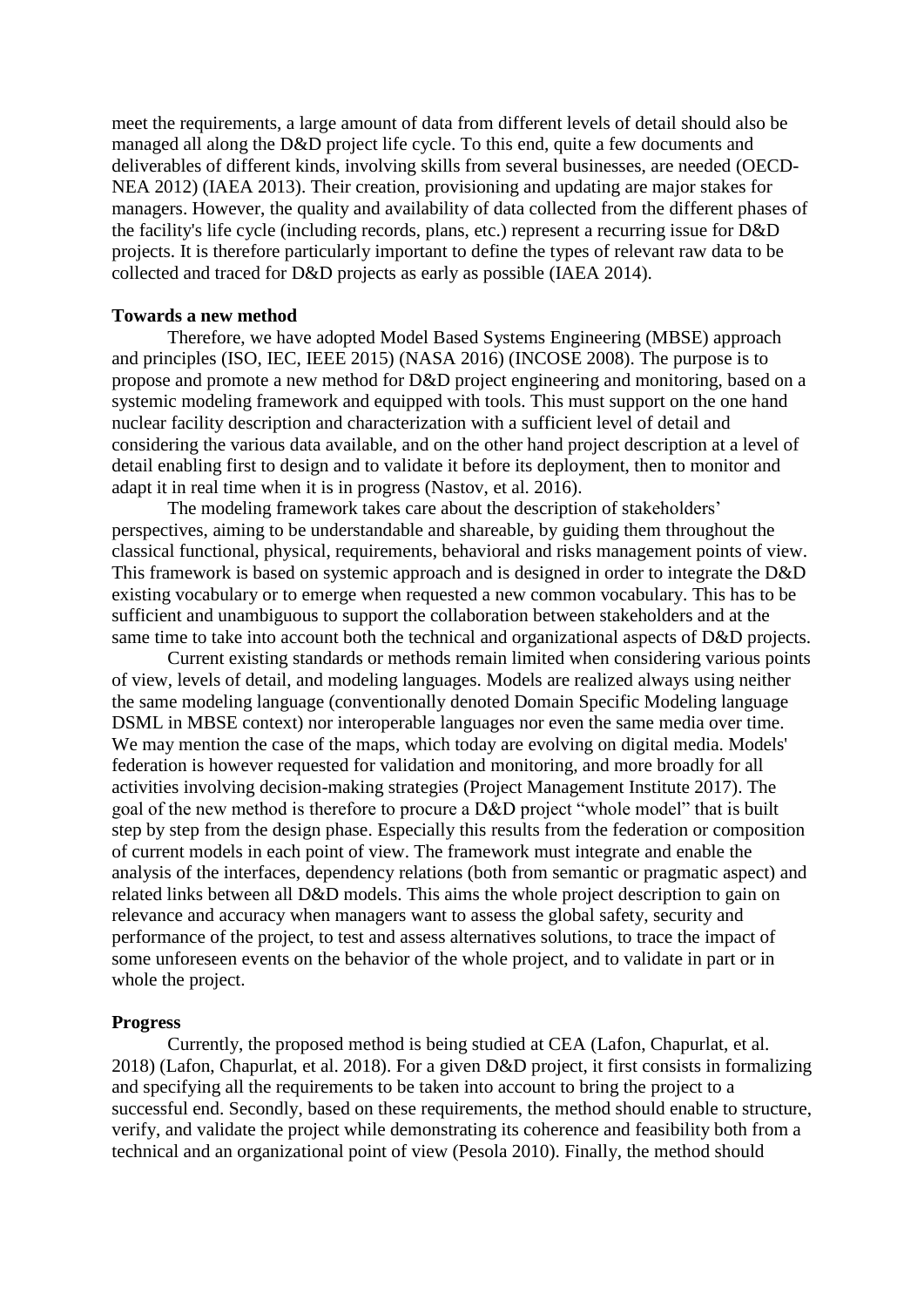permit a continuous reassessment of the dismantling plans and products (e.g. waste), depending on the possible evolution of projects (new stakeholders, unforeseen events, etc.).

The method, especially thanks to MBSE, enables the construction of a formal representation of a D&D system related to each project. Such a D&D system is defined as "a set of elements of various and heterogeneous nature that interact in order to decommission a nuclear facility". It implements a set of basic concepts through some points of view, including the classical points of view previously mentioned.

First, these concepts and relationships are collected, and syntactically and semantically described in a generic metamodel, which is as timeless as possible, and therefore adapted to various nuclear facilities and compatible with the project evolutions.

DSML are defined for each point of view. Project managers will be able to model D&D systems and share their models all along the projects. These DSML must therefore be ergonomic and understandable by experts from various businesses who are not necessarily modeling experts.

The proposed method, to be enforced, has taken into account two important concepts:

- From the modeling side, the formalization of a D&D System as a system of systems including the properties described by (Maier, 1998);
- From the management side and especially during project piloting, the implementation of a process management based on the principle of adaptive workflow as proposed for instance by (Samiri et al, 2017).

These two concepts are used and needed throughout the life cycle of the D&D system.

Finally, we have implemented in the method the concept of modeling patterns, describing elements common to a set of projects (such a dismantling technique that is used in several scenarios, and its different features, or a waste outlet, including technical specifications for a given type of waste that can be found, among others, in several D&D projects). Modeling patterns can be made and shared among the stakeholders of several projects. They allow in particular to facilitate the handling of the metamodel to cope with this heterogeneity of facilities which are decommissioned. They guide, or even compel managers to draw from past experiences. In addition, we can ensure, through especially quite a few features, some flexibility (*e.g.* by an adaptation to evolution) and some dynamism (*e.g.* by an automatic feedback or by the verification and the validation of models) to the organization and the monitoring of a specific D&D project. The use of modeling patterns aims to catalyze the reproducibility and reuse of experienced project elements, to justify their use and thereby to facilitate decision-making steps to achieve and improve in real time the dismantling solution *i.e.* the D&D system as a whole, with a multi-point of view and multidisciplinary approach.

These patterns are made and validated by defined users, often experts in the various businesses involved in the D&D: nuclear measurement and instrumentation, transportation, regulation, etc. They are stored in a database and then can be used by each project manager to feed his specific model, or by other experts to create new patterns.

The patterns can of course evolve over time, consequently it is necessary to guarantee the traceability of the modifications and to manage the impacts on each project having used them.

#### **Prospects**

The method is today partially equipped and a demo software has been developed, based on use cases to prove the meeting of conceptual, methodological, technical, economic and human challenges identified at the beginning of the project. Results provide features requested to handle the proposed design and monitoring framework, helpful for the design, implementation and maintenance of a future enterprise software. This last tool should provide